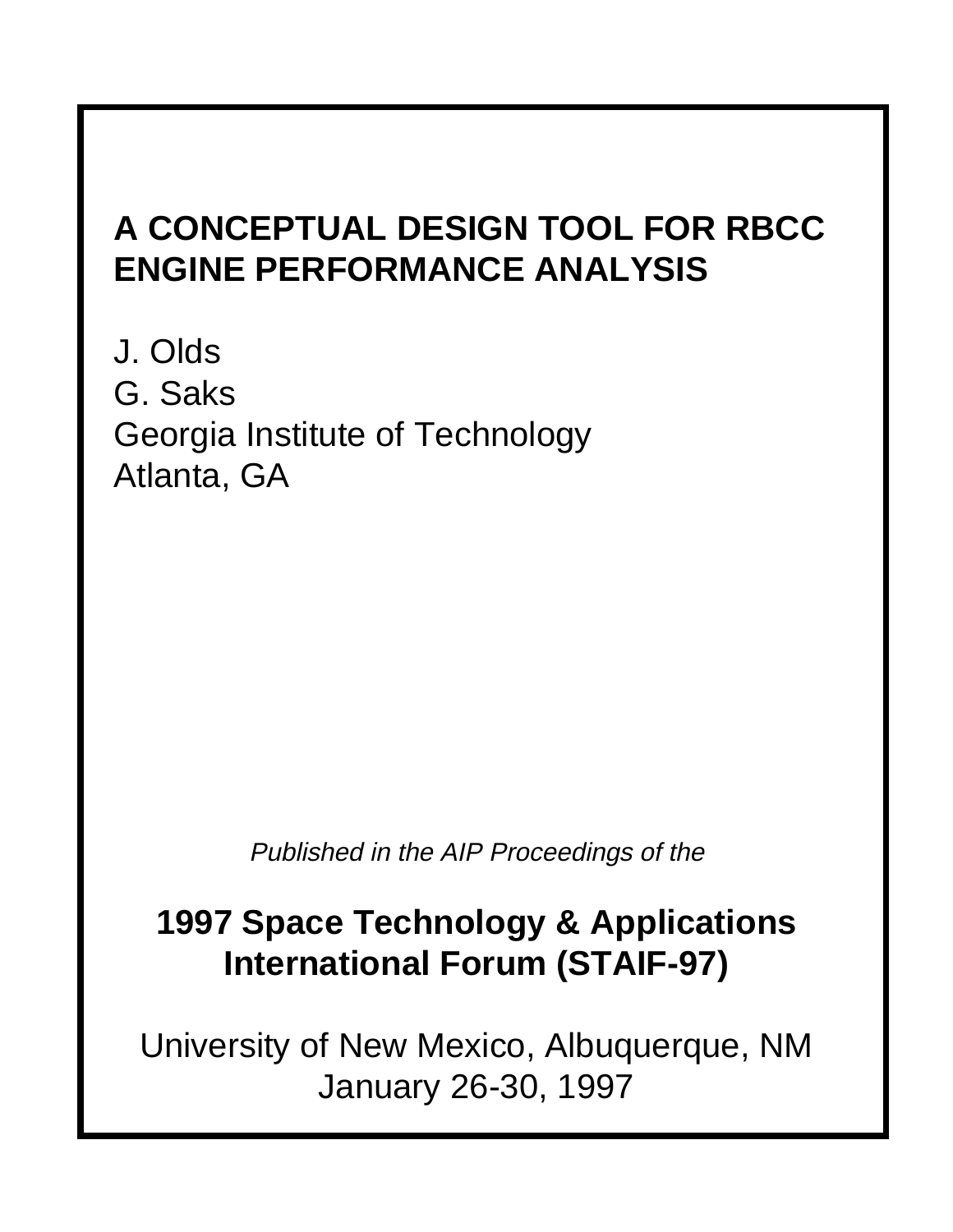# **A CONCEPTUAL DESIGN TOOL FOR RBCC ENGINE PERFORMANCE ANALYSIS**

John R. Olds and Greg Saks Aerospace Systems Design Laboratory, School of Aerospace Engineering Georgia Institute of Technology Atlanta, GA 30332-0150 (404) 894-6289

## **Abstract**

Future reusable launch vehicles will depend on new propulsion technologies to lower system operational costs while maintaining adequate performance. Recently, a number of vehicle systems utilizing rocket-based combinedcycle (RBCC) propulsion have been proposed as possible low-cost space launch solutions. Vehicles using RBCC propulsion have the potential to combine the best aspects of airbreathing propulsion (high average Isp) with the best aspects of rocket propulsion (high propellant bulk density and engine T/W). Proper conceptual assessment of each proposed vehicle will require computer-based tools that allow for quick and cheap, yet sufficiently accurate disciplinary analyses. At Georgia Tech, a spreadsheet-based tool has been developed that uses quasi-1D flow analysis with component efficiencies to parametrically model RBCC engine performance in ejector, fan-ramjet, ramjet and pure rocket modes. The technique is similar to an earlier RBCC modeling technique developed by the Marquardt Corporation in the mid-1960's. For a given sea-level static thrust requirement, the current tool generates engine weight and size data, as well as Isp and thrust data vs. altitude and Mach number. The latter is output in tabular form for use in a trajectory optimization program. This paper reviews the current state of the RBCC analysis tool and the effort to upgrade it from a Microsoft Excel spreadsheet to a design-oriented UNIX program in C suitable for integration into a multidisciplinary design optimization (MDO) framework.

# **INTRODUCTION**

Even before the first successful lunar landing, U.S. engineers were working on advanced propulsion concepts for reusable earth-to-orbit launch vehicles predicated on the use of atmospheric oxygen. One of these concepts, rocket-based combined-cycle propulsion, is currently being revisited by today's vehicle designers. RBCC engines (Figures 1 and 2) combine elements of rocket and airbreathing propulsion into a single, integrated engine capable of multi-mode operation. A landmark study of RBCC propulsion (then called 'composite' propulsion) was conducted in the mid-1960's by the Marquardt Corporation assisted by Lockheed and Rocketdyne and under contract to NASA (Escher 1967). Marquardt's study considered many different RBCC variants for use on a twostage-to-orbit horizontal liftoff launch vehicle. These variants included supercharged and nonsupercharged versions, engines capable of scramjet or only ramjet operation, and liquid air cycle engines. Based on preliminary vehicle performance analysis, the ejector scramjet RBCC engine was shown to be one of the more attractive alternatives.



FIGURE 1. Supercharged Ejector Ramjet (SERJ).



FIGURE 2. Supercharged Ejector Scramjet (SESJ).

Later work showed the advantages of incorporating a supercharging fan into the engine for operational flexibility and safety (forming a 'supercharged' ejector scramjet, SESJ) (Escher 1995).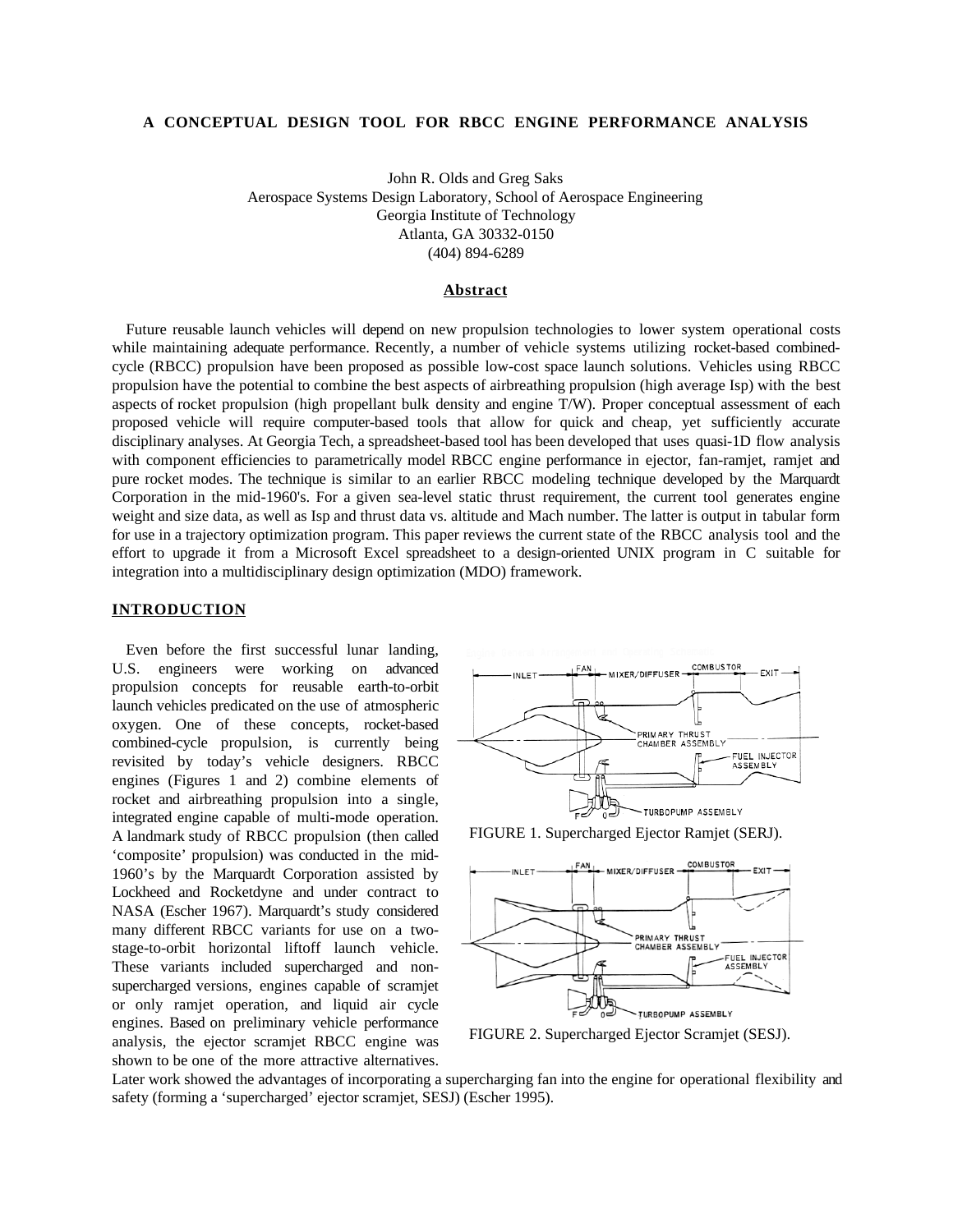Launch vehicles utilizing RBCC engines operate in a number of different propulsive modes. From liftoff to about Mach 2 or 3, the engine operates with rocket primaries 'on' in the ejector mode. This is a high thrust, air-augmented rocket mode where 80% - 90% of the thrust is provided by the rocket primaries and the remainder is provided by combusting secondary, entrained air. When the vehicle reaches sufficient velocity, the primaries are shut off and the engine behaves like a ramjet while the vehicle flies along a high dynamic pressure trajectory. On some versions of the engine, the ramjet is actually a dual-mode ramjet/scramjet and the engine transitions to supersonic combustion around Mach 5 or 6. For final acceleration to low earth orbit, the scramjet fuel injectors are shut off and the rocket primaries are restarted, providing 100% of the thrust. This 'pure-rocket' mode resembles a very high expansion ratio rocket engine.

Non-supercharged vehicles return to earth on unpowered, gliding reentry trajectories. Supercharged variants have the additional flexibility of powered 'fan-ramjet' and 'fan-only' modes during flyback and landing operations. Supercharged vehicles can also utilize fan-ramjet mode during ascent between ejector and ramjet modes. However, the fan must be physically removed from the flowpath if the vehicle is to operate in airbreathing modes above Mach 6.

# **INITIAL TOOL DEVELOPMENT**

To maximize utility, the current RBCC analysis tool is capable of analyzing engines with or without supercharging fans and with or without scramjet modes. The data reported in this paper is for a liquid oxygen-liquid hydrogen supercharged ejector ramjet (SERJ) RBCC engine that was used as a baseline during the tool development. Published data from Marquardt for a  $1.11 \times 10^6$  N (250,000 lb) version of the SERJ engine (Escher 1967) was used to provide validation of the current tool during development.

# **RBCC Analysis Methodology**

Based heavily on the conceptual RBCC analysis technique originated by Marquardt, the current tool uses basic thermodynamic and quasi-1D compressible flow equations (conservation of mass, momentum, and energy) and component efficiencies to determine engine thrust and Isp at various flight conditions. An engine is schematically represented by a series of components (inlet, rocket primary, mixer, etc.) (Figure 3). Numbered 'stations' indicate locations where the local flow conditions are calculated. The compressible flow equations are iterated locally at each station to determine pressure, temperature, density, Mach number, velocity, mass flow rate, etc. In some cases, iteration is required between stations, but more typically the solution proceeds sequentially from inlet to nozzle. Initial efficiencies used for each component were based on values derived from Marquardt's earlier work. These values are user definable.

The station breakdown can be visualized as a series of internal flow problems. The freestream flow (or 'secondary' flow) passes through a forebody shock and enters the inlet at station 0. For the current work, the forebody shock was assumed to be generated by a 2-D wedge with a user-definable half angle. Appropriate external compression effects

were included at supersonic flight speeds. Internal inlet compression occurs between stations 0 and 2. For this implementation, a simple inlet total pressure recovery schedule vs. Mach number was used in lieu of modeling the actual inlet flow. Internal engine cross sectional areas are user-defined. The primary rockets are located at station 2, just after the optional tip-driven, supercharging fan. To prevent premature combustion of



the oxygen in the entrained FIGURE 3. Typical RBCC Station Schematic (Escher 1967).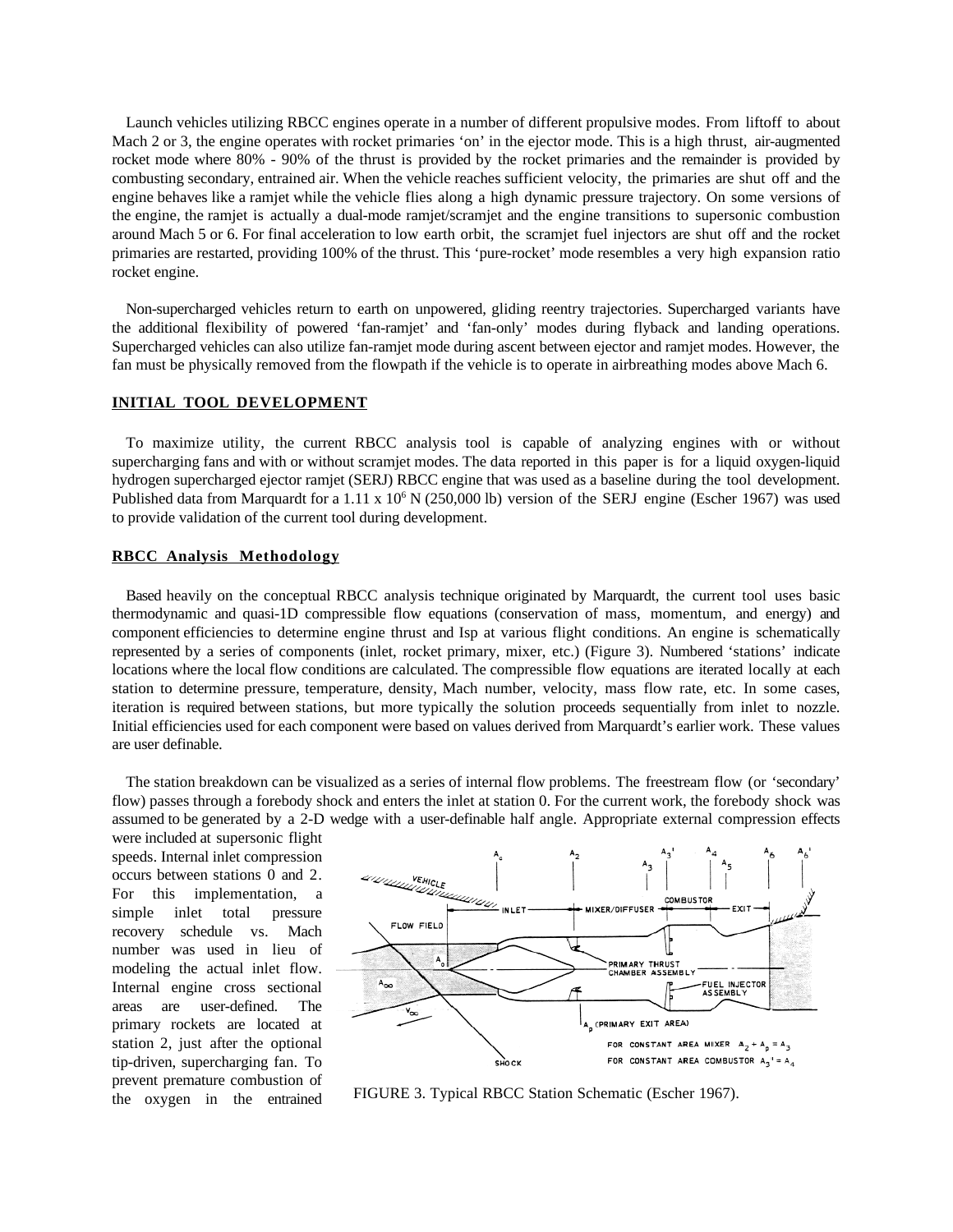secondary air flow, the rocket primary is typically operated stoichiometrically in ejector mode. From station 2 to 3, the secondary and primary flows are mixed and then diffused as the area expands from station 3 to 3'.

The combined flow enters the combustor at 3' and leaves at 4. Fuel is added in this section as a user-defined fraction of the atmospheric oxygen from the secondary flow — typically stoichiometric. Note that as a consequence, the rate of tanked oxidizer consumption (used only in the rocket primary) in ejector mode is proportional only to the throttle setting, while the rate of fuel consumption also varies with the flight conditions. Energy is released according to the fuel flow rate, the total enthalpy of the fuel, and the efficiency of the combustion process. In the current implementation, both the mixer and the combustor are constant cross sectional area. The flow is physically or thermally choked at station 5 and exits the nozzle as supersonic exhaust. Additional expansion benefits along the aft body are neglected in ejector and ramjet modes, but are included in rocket mode. Engine thrust and Isp are calculated from control volume analysis for the entire inlet-to-nozzle engine (Hill 1965). Engine weight and length parametric sizing equations have been derived from previous Marquardt work (updated to reflect current technology levels).

In the current implementation, the tool does *not* have the ability to calculate scramjet performance. In fact, it can be argued that this simplified analysis methodology cannot accurately treat the complexities of scramjet operation. As a placeholder, scramjet Isp's and thrust coefficients for a wing-cone configuration previously published by researchers at NASA - Langley have been included in the tool (Shaughnessy 1990). This data is currently 'hardwired' into the tool and scaled to provide a smooth transition from ramjet to scramjet operation, but future plans are to develop a scramjet analysis capability suitable for conceptual design.

It is acknowledged that the analysis methodology described here is rather simplified compared to state-of-the-art analysis capabilities. Detailed design will still obviously require complete computational fluid dynamics and complete real gas combustion analyses. However, the intent of this research is to develop a tool appropriate for quick and cheap conceptual-level vehicle evaluation. For that stated purpose, the methodology described has been adequate.

#### **Spreadsheet Implementation**

Initially, the RBCC analysis methodology described above was implemented as a Microsoft Excel spreadsheet running on a Macintosh or PC-class desktop computer. For a given user-defined internal engine geometry and rocket primary mass flow rate, engine performance is determined for a range of flight conditions (altitudes and flight Mach

numbers) and operating modes (ejector, ramjet, etc.). A separate sheet is assigned to each operating mode, and each sheet contains 50 - 150 different rows for a thorough mapping of the design space. Each row of each sheet represents a complete, iterated inlet-to-nozzle thrust and Isp solution for one operating mode at a single altitude

| TABLE 1. Engine Mode Mach Number and Altitude Ranges. |
|-------------------------------------------------------|
|                                                       |

| <b>Engine</b> Mode | Mach # Range | <i>Altitude</i>          |
|--------------------|--------------|--------------------------|
| Ejector            | $0.0 - 3.0$  | $0 - 25$ km $(0-80$ kft) |
| Fan Ramjet         | $2.0 - 4.0$  | 9-45 km (30-150 kft)     |
| Ramjet             | $2.0 - 6.0$  | 9-45 km (30-150 kft)     |
| Scramjet           | $6.0 +$      | 9-45 km (30-150 kft)     |

and Mach number. The altitude and Mach number ranges for each operating mode were determined based on engineering experience and the desire to have some overlap between modes (Table 1). The final engine data is summarized in formatted tabular form for easy transfer to a trajectory optimization program.

Although each sheet is an individual mode with different Mach number and altitude ranges, they are all linked by the engine geometry and primary flow rate (except ramjet mode, which has no primary flow rate). All the analysis is therefore dependent on a single set of user inputs, and any changes automatically update the performance of all modes. Typically, a user starts with an engine geometry that fits a desired vehicle and then iteratively determines the rocket primary mass flow rate that results in a required engine thrust at sea-level static conditions. To simplify user input requirements, much of the engine geometry is determined based on a set of internal area ratios (e.g. mixer area/inlet area) derived from Marquardt's earlier work. The user inputs the available engine frontal geometry, or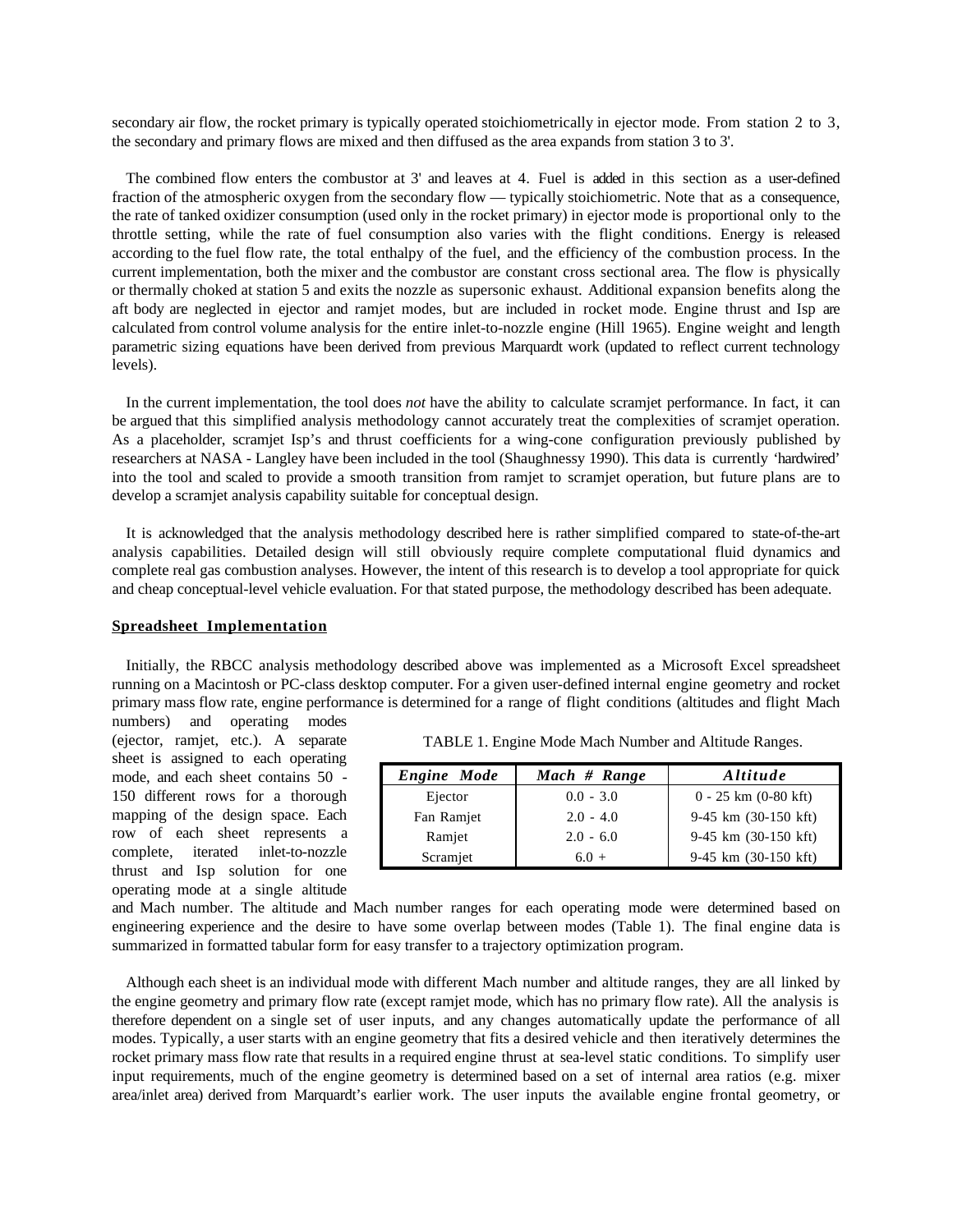"engine box", dimensions limited by vehicle width and shock-on-lip conditions. The sheet then automatically calculates engine diameter to maximize the number of circular cross-section engines across the vehicle. This fixes the cowl (inlet) areas from which the rest of the engine cross sectional areas are determined using the above area ratios.

#### **Sample Analysis: TSTO Conceptual Design**

To demonstrate and evaluate the new tool, it was used on a two-stage-to-orbit (TSTO) vehicle design project in the graduate Spacecraft and Launch Vehicle Design course at Georgia Tech. The project goal was to develop a TSTO launch vehicle system using a SERJ RBCC-powered booster stage. A reusable upper stage was designed for lowearth-orbit and Space Station missions. An expendable upper stage was also included for geosynchronous transfer orbit missions.

 The design environment was truly multi-disciplinary and multi-analysis code. In addition to the RBCC engine tool, contributing analyses included trajectory, aeroheating, aerodynamics, booster and upper stage weights and sizing, and life cycle economic analyses. The RBCC engine tool received target engine thrust and engine box geometry from the booster sizing code. Installed engine thrust-to-weight (T/W) and thrust and Isp tabular data were produced as outputs. The process required repeated, manual execution of the spreadsheet over many vehicle-level iterations. Sample spreadsheet results for the final vehicle design are given in Table 2, Figure 4, and Figure 5. The data is for a final engine in the 2.67 x  $10^5$  N (60,000 lb) class at sea level static (SLS) conditions. Five such engines were used on the booster.



TABLE 2. Sample TSTO Booster RBCC Spreadsheet Output.

FIGURE 4. Thrust and Isp charts for Ejector Mode Performance.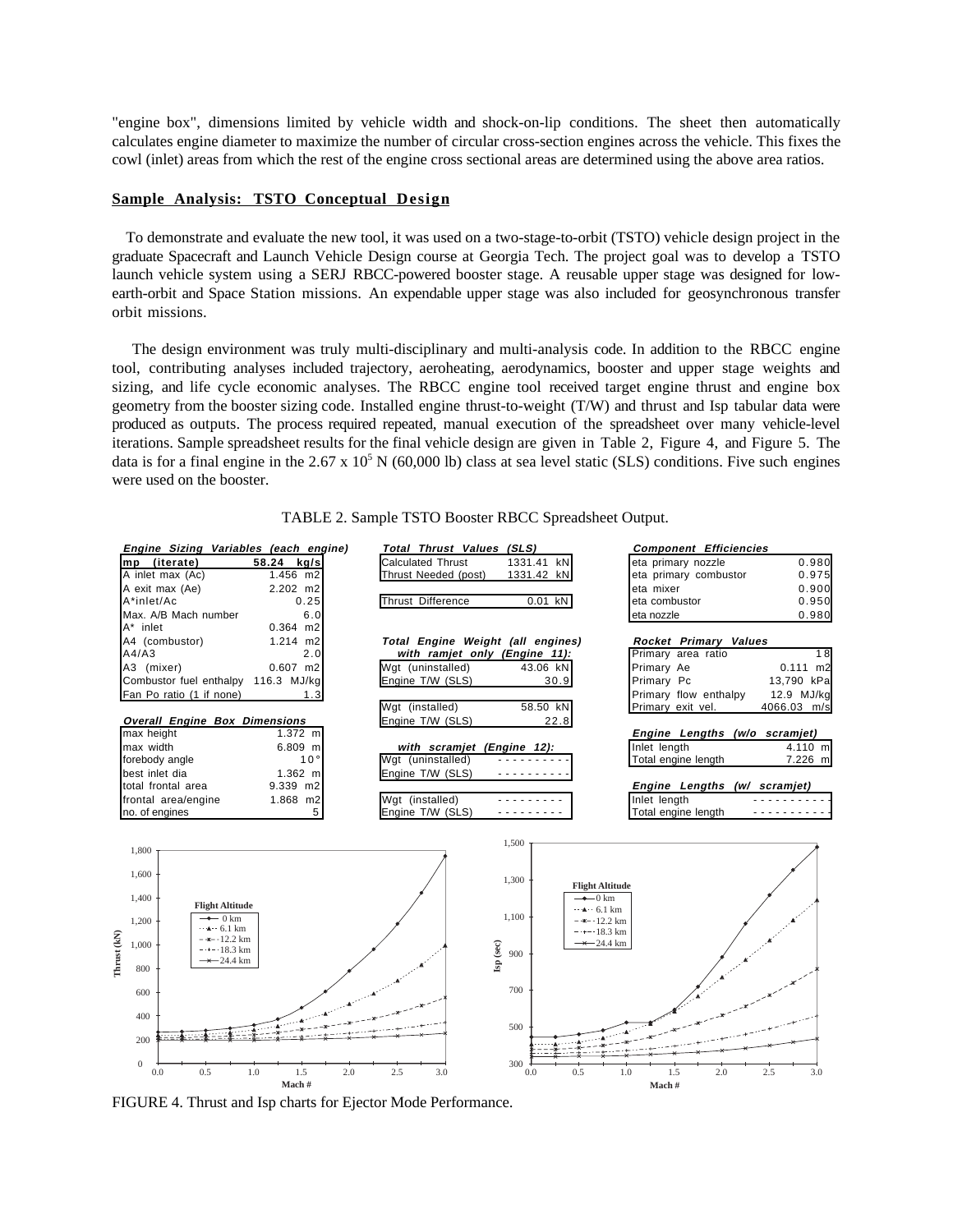

FIGURE 5. Thrust and Isp charts for Ramjet Mode Performance.

#### **CURRENT PHASE: COMPUTER PROGRAM IN C**

Use of the spreadsheet for the TSTO test project was successful. However, after several manual iterations of the design process, the advantages of a more automated, design-oriented approach become obvious. To use the current spreadsheet-based RBCC analysis tool, it was necessary to interactively execute the spreadsheet, save the results as a text file, upload them to a UNIX workstation-class machine for trajectory optimization, and then wait for new target thrust and engine box dimensions to be produced by the booster sizing analysis. The process was repeated several times before the design variables converged. This proved to be quite time consuming during the TSTO study, and demonstrated the need to port the RBCC analysis methodology to an automated, UNIX-based standalone code or subroutine. The next stage, therefore, became the conversion of the Excel tool into such a program.

The conversion of the station equations used in the spreadsheet into C code is currently underway. A subroutine has already been created that determines engine thrust and Isp in ejector, fan-ramjet, or ramjet mode for any userentered engine geometry, rocket primary mass flow rate, and flight conditions. This subroutine has been linked to an executive program that uses repeated subroutine calls to automatically produce the thrust and Isp tables required for modeling the RBCC *ejector* mode in a trajectory optimization code. Future work will extend the capabilities to automatically generate properly formatted tables for all engine modes. The ultimate goal is to integrate the new tool into a multidisciplinary design optimization (MDO) framework of tightly-integrated disciplinary analysis codes.

#### **CONCLUSIONS**

The RBCC engine is potentially the next important propulsion concept, and the technology is within the grasp of the launch vehicle designers. The spreadsheet version of the RBCC engine performance (and weight prediction) tool created under this research has been successfully applied to the design of a TSTO launch system. Conversion of the tool into a more design-oriented computer program is currently underway and preliminary capabilities have already been demonstrated. This conversion will eliminate the tedious processes of interactive calculations and file uploads and will enable the tool to be integrated into an improved MDO design framework. An improved conceptual-level scramjet analysis component is also planned.

The future of launch vehicle and spacecraft design lies not only the advancement of new technological ideas, but in the concurrent updating of methodologies to reduce cost and design time. If designers are to meet the ambitious cost goals established for new launch vehicles, their design methods must be adjusted accordingly. New methods and tools must allow for a quick, cheap, and efficient exploration of the design options while retaining a sufficient level of analysis accuracy. The authors hope that the RBCC analysis tool will meet those requirements.